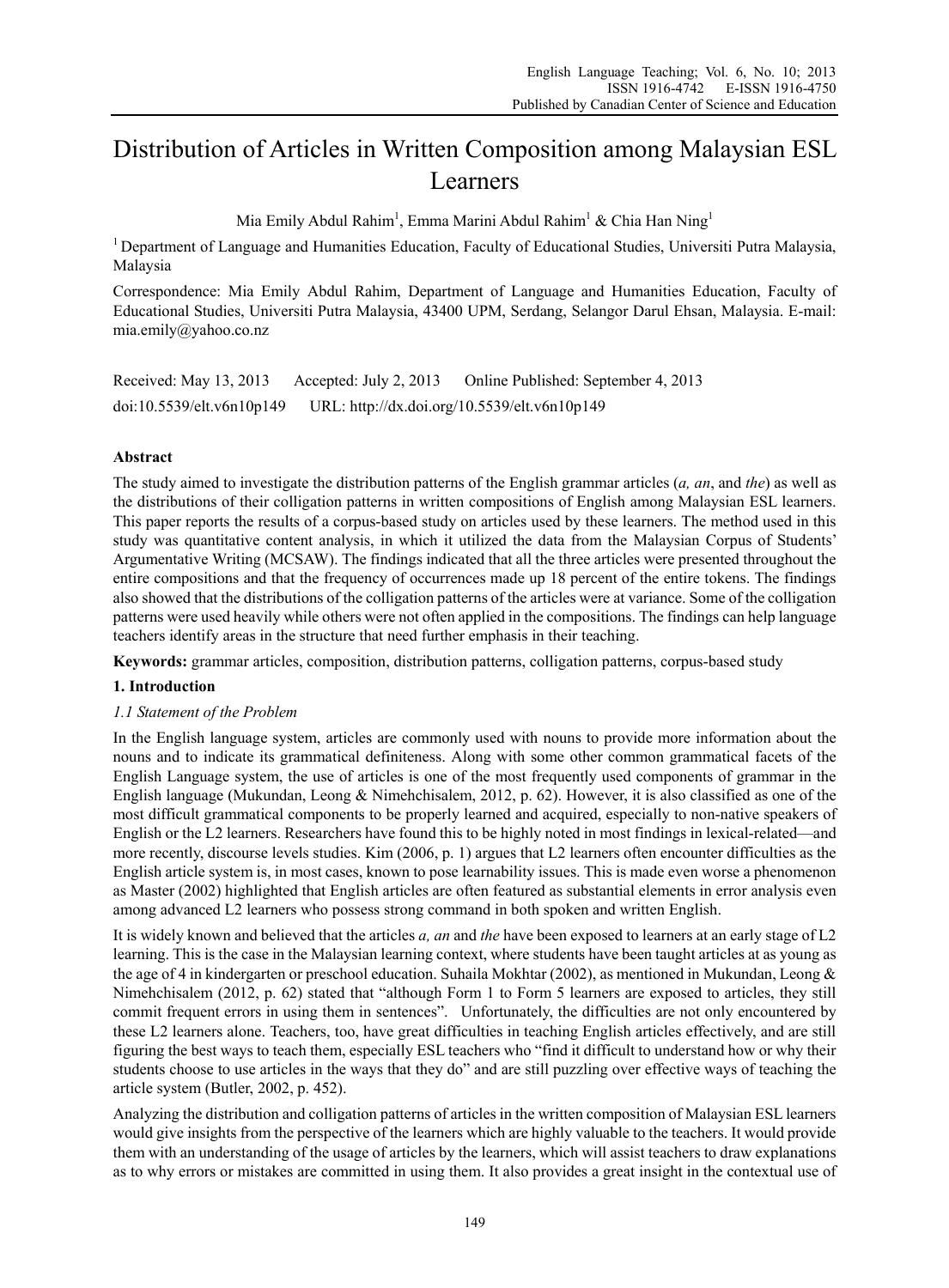the language especially in relation to language produced by the second language learners. Studies in this area are still lacking and should be considered as one of the neglected aspects in the educational field in Malaysia where much concerns are being put on the development of language input. Therefore, teachers can benefit by measuring learners' ability in using, and also their comprehension of the English article system to be able to develop plans on the handling of the subject matter. Teachers should acknowledge that knowing the heart of the problem itself is the fundamental basis of tackling the situation.

# *1.2 Objectives of the Study*

This study is aimed at investigating the usage patterns of articles in written compositions among Malaysian ESL learners. The specific objectives of the study are:

1) To investigate the distribution of articles in written compositions among Malaysian ESL learners.

2) To investigate the colligation patterns of articles according to word classes in written compositions among Malaysian ESL learners.

## *1.3 Research Questions*

Based on the research objectives mentioned, the following research questions were devised:

1) What are the distribution patterns of articles in written compositions among Malaysian ESL learners?

2) What are the colligation patterns of articles according to word classes in written compositions among Malaysian ESL learners?

## **2. Literature Review**

Corpus-based studies are relatively new in the Malaysian educational arena. Krieger (2003) mentioned that corpus linguistics is one particular area on the computer frontier that is yet to be fully explored. Apart from being greatly beneficial, corpus linguistics is increasingly seen as crucial nowadays as it can be applied to various aspects of language teaching and learning, especially the teaching and learning of English as a second or foreign language. Barlow (2002) listed three areas in which corpus linguistics can be applied in teaching, namely syllabus design, materials development, and classroom activities. However, the use of corpus linguistics is not only limited to those.

In Malaysia, very few English Language corpora have been compiled and developed. The most recent work was created by Mukundan & Rezvani Kalajahi (2013), compiling Malaysian ESL learners' argumentative writings called MCSAW. Another corpus was developed by Mukundan  $\&$  Anealka (2007) which comprises of English Language textbooks being used in Malaysian secondary schools. Additionally, Menon (2009) compiled textbook corpora including the English for Science and Technology (EST) and science textbooks. Studies based on these corpora have been tremendously done but are collectively limited. Apart from these, there are the English Language of Malaysian school corpus (Arshad et al., 2002), and Corpus Archive of Learner English Sabah-Sarawak called CALES (Botley, De Alwis, Metom & Izza, 2005).

It is said that the English article system is one of the most abundant in terms of its usage in the language, yet it is also the trickiest to be taught and learned by non-native English speakers (Yamada & Matsuura, p. 50). As Alimi (2007) pointed out, articles are complex grammatical structures. This statement is particularly true for most Asian students. For example, Yoshii & Milne (1999) noted that almost all the Japanese and Chinese students face difficulties in using articles "...since they do not have articles in their languages...and, thus, cannot accurately reproduce them from sentences they hear." They also pointed out that the article-related concepts are too ambiguous and too vague to be applied to real-life situations. Researchers alike stress that the lack of an article system in the Korean language poses challenges to ESL/EFL learners in Korea and they would commonly resort to omission of obligatory articles in both their spoken and written English (Kim, 2006; Park, 2006).

| Item              | Article                                                                   | Example             |
|-------------------|---------------------------------------------------------------------------|---------------------|
|                   | English article 'a'                                                       |                     |
| Structure $1(S1)$ | $a +$ singular count nouns                                                | a book              |
| Structure $2(S2)$ | $a +$ words spelled with a vowel but pronounced with a<br>consonant sound | <i>a</i> university |
| Structure $3(S3)$ | $a +$ adjectives                                                          | <i>a</i> small book |

Table 1. Word classes that commonly colligate with grammar articles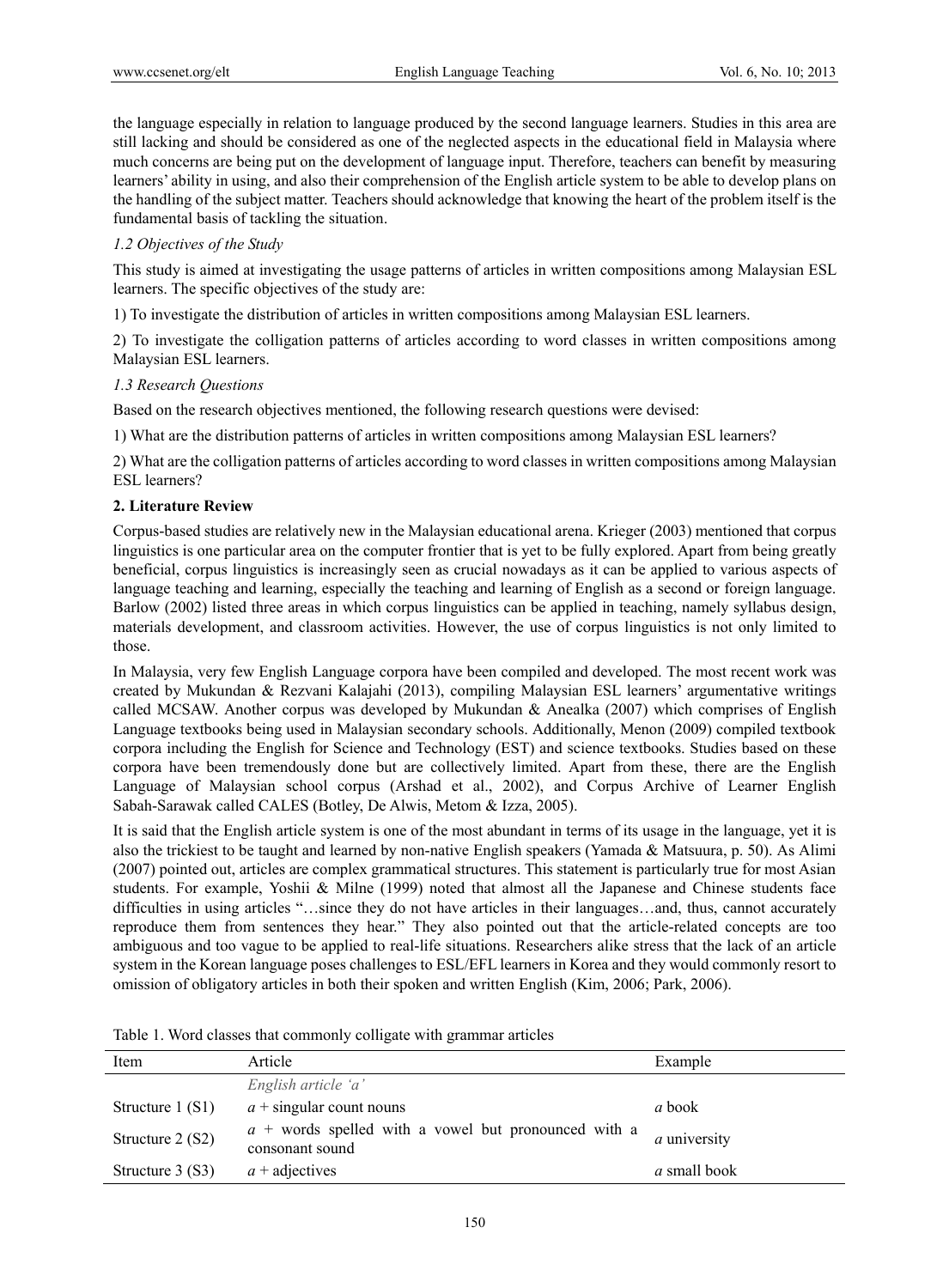|                      | English article 'an'                                                       |                                                    |  |  |
|----------------------|----------------------------------------------------------------------------|----------------------------------------------------|--|--|
| Structure 4 (S4)     | $an +$ vowel sound singular count noun                                     | <i>an</i> apple                                    |  |  |
| Structure 5 (S5)     | $an +$ words spelled with a consonant but pronounced with a<br>vowel sound | <i>an</i> hour                                     |  |  |
| Structure $6(S6)$    | $an +$ vowel sound adjective                                               | an oval table                                      |  |  |
|                      | English article 'the'                                                      |                                                    |  |  |
| Structure 7 (S7)     | <i>the</i> + singular noun<br><i>the</i> table                             |                                                    |  |  |
| Structure 8 (S8)     | <i>the</i> + plural noun<br><i>the</i> tables                              |                                                    |  |  |
| Structure 9 (S9)     | <i>the</i> furniture<br><i>the</i> $+$ noncount noun                       |                                                    |  |  |
| Structure $10(S10)$  | <i>the</i> + proper noun                                                   | the Niagara falls                                  |  |  |
| Structure 11 (S11)   | <i>the</i> + superlative                                                   | <i>the</i> prettiest /<br>the<br>most<br>expensive |  |  |
| Structure $12 (S12)$ | <i>the</i> + ordinal                                                       | <i>the</i> first / the second                      |  |  |
| Structure $13 (S13)$ | <i>the</i> + adjectives<br><i>the</i> naughty boy                          |                                                    |  |  |
| Structure $14(S14)$  | <i>the</i> + 'only'                                                        | the only person                                    |  |  |
| Structure $15 (S15)$ | $the$ + expression of time                                                 | in the morning                                     |  |  |

\*Adapted from Mukundan, Leong & Nimehchisalem (2012, p.65)

There are 15 items in the structure which define the common colligations of word classes with the articles *a, an* and *the*, as illustrated in Table 1 above. Colligation of articles *a, an,* and *the* with word classes were divided into specific categories based on a structured list adapted from Mukundan, Leong & Nimehchisalem (2012), as proposed by Celce-Murcia and Larsen Freeman (1999). Stubbs (2001) stated that large amount of language use are comprised of words occuring in conventional combinations and distinguished them as central characteristic of language in use. This proves that predictable assemblage of lexis constitutes a hugeproportion of normal language use. Colligation of words are common in nature, and thus articles, being one of the most used elements of grammar in English, is in no exception at being ones that colligated most regularly with.

Cowie (1998) argued that there are always tendency of words to occur in preferred sequencing, and described them as one linguistic paradigm referred to as 'phraseology' which can be applied to phenomena including word combinations, collocation and prefabricated and formulaic expressions. The term 'colligation' is oftenly used to refer to combination of lexis and grammar (Tognini-Bonelli, 2001; Hoey, 2005). In earlier work, Sinclair (1992) also mentioned different forms of a lemma or different word classes of a word have clearly distinct colligational preferences. Hoey (1993) for example investigated the circumstances of the performances of signalling functions in written text. It showed how particular collocations and colligations are associated with particular word functions by focusing on one signalling word *reason*. Yamasaki (2008) later studied how collocational and colligational behaviour of anaphoric nouns differentiate their discourse functions within specific contexts using a large-scale corpus, and this further adds to the emphasis of evidence that "types of words and grammatical categories favoured or avoided by a particular word or word sense vary considerably according to contextual usage and language variety".

## **3. Methodology**

This research employs the corpus-based analysis as its tool to study the distribution of articles in written compositions among Malaysian ESL learners. It is proposed that "corpus based analysis is an ideal tool to reevaluate the presentation of linguistic features in textbooks and to make principled decisions about what to prioritize" (Barbieri & Eckhardt, 2007, in Philip, Mukundan & Nimehchisalem, 2012, p. 3). Computer-aided content analysis method is applied in this study to examine the frequency of articles found in the written composition, its distribution patterns and colligation patterns of articles according to word classes in the corpora.

#### *3.1 Sample*

This study utilizes data from the Malaysian Corpus of Students' Argumentative Writing (MCSAW) Version 1 that comprises of 296 essays from Form 4 students, 274 essays from Form 5 students and 440 essays from college students. For the purpose of this study, only 50 essays from each group level of students were used as the samples which make a total of 150 essays. In relation to the distribution of word size, college students contributed the highest portion of 12807 tokens, followed by Form 4 students of 9932 tokens, while Form 5 students make up 9340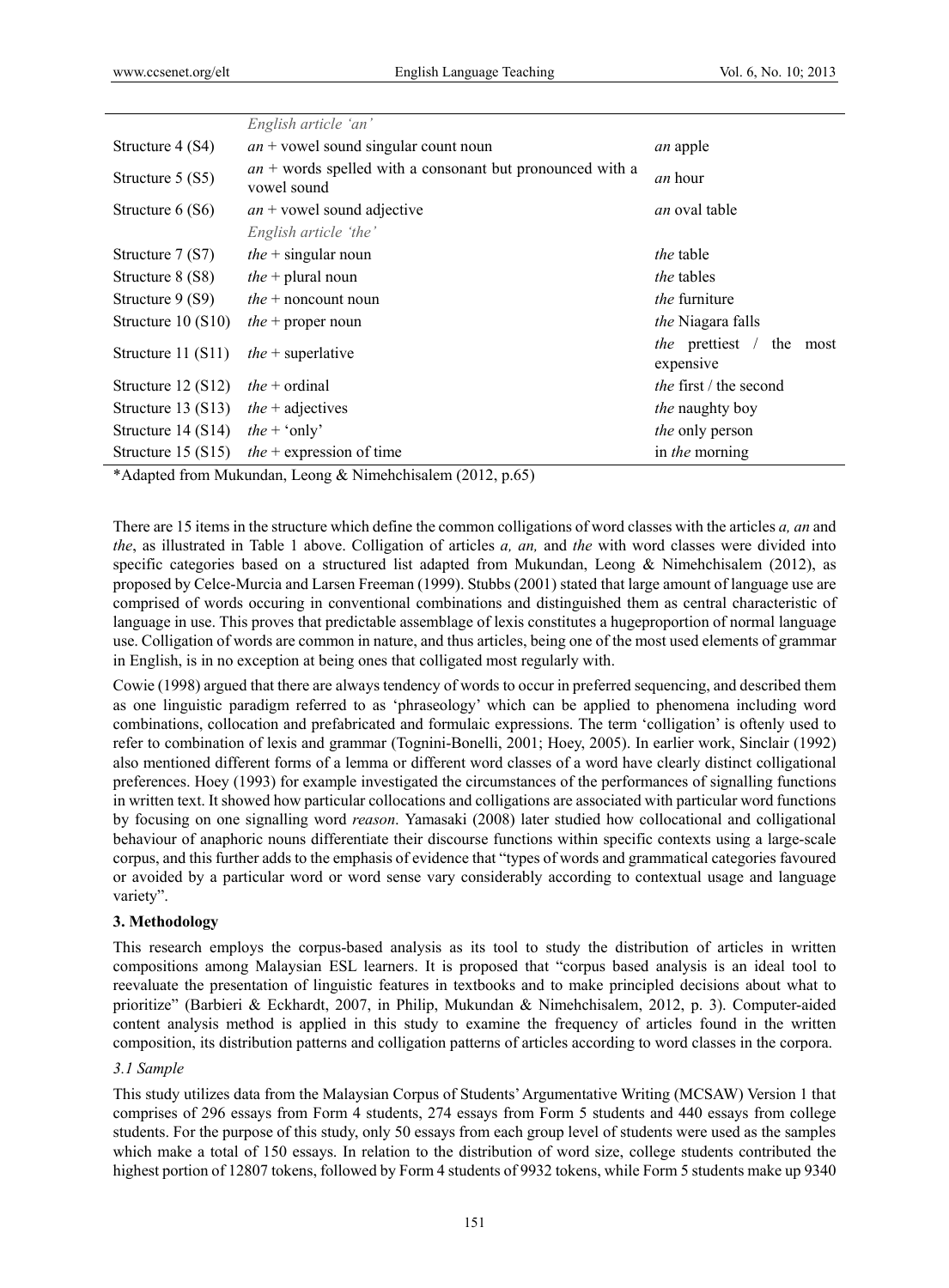tokens from the total of 32079 running words. Mukundan and Rezvani Kalajahi developed this corpora for the purpose of establishing baseline data of the English language proficiency of Malaysian students in writing, providing benchmarks of the learners' language proficiency and examining the language developmental patterns of the learners across three age range and educational levels which are Form 4, Form 5 and college level students (Mukundan & Rezvani Kalajahi, 2013).

#### *3.2 Instrumentation*

This study uses a concordance software called Oxford WordSmith Tools version 4.0 developed by Michael Scott (1996, 1997, 1999) as its main instrument to analyze the data from MCSAW. Many researchers deemed this software to be the most appropriate tool to be used for corpus analysis (Mukundan, 2009; Mukundan & Menon, 2006; Mukundan & Roslim, 2009). WordSmith Tools serve the purpose of looking at how words behave in texts. There are three major components in this software, namely Concord Tools, Keywords Tools and WordList Tools, but only two of which were used for the purpose of this study. In order to retrieve the word clusters from the corpus, the Concord Tools was opted, while WordList Tools was used to retrieve the frequency of articles used in the written composition.

#### **4. Results and Discussion**

# *4.1 Distribution of Articles*

All the three articles (*a, an, the*) occur throughout all the selected written compositions obtained from MCSAW. The frequency of occurrences of each of these articles is determined in this study to obtain the number of times these articles were used by the students in their writings. There were a total of 5783 articles out of 32079 tokens used in the compositions. This shows that articles *a, an* and *the* made up 18% of the entire running words written by the students.

| Articles | Frequency | Percentage |
|----------|-----------|------------|
|          | 1021      | 17.7%      |
| An       | 442       | 7.6%       |
| The      | 4320      | 74.7%      |
| Total    | 5783      | $100\%$    |

Table 2. Distribution of articles *a, an*, and *the* in 150 written composition among Malaysian ESL learners

Table 2 shows the frequency of usage of grammar articles out of 150 samples with 5783 tokens. Looking at the percentages, the article *the* made up 74.7% of the frequency of occurrence of grammar articles in the compositions. The article *a* made up 17.7% while the least is *an* with a percentage of 7.6%. Specifically, the article *the* had the highest usage of 4320 times followed by the article *a* with a frequency of 1021 times, and lastly the article *an* which occurred only 442 times.

Therefore, analysing from these data, it is clear that the article *the* was highly used by the students. The article *an* on the other hand was used the least, while the article *a* was moderately used by the students throughout the compositions. The high frequency of usage of the articles *a, an* and *the* points out that the articles were heavily used in the language, particularly in students' writing. This indicates that the grammar articles are not avoided or omitted in writings, hence, mastery of the subject matter is a must for the students.

This finding further supports the previous study by Mukundan, Leong & Nimehchisalem (2012) which claimed that the article system is one of the heavily used aspects of grammar in the English language. Extensive use of definite and indefinite articles show that the article system is one of the basics and fundamentals in grammar. This is especially true in writing, where accurate use of the article system provides an insight to the comprehension level of the students in grammar use. Master (1994) revealed that articles were not often presented as hindrance towards getting the message through or being intelligible by means of speaking since other linguistic features can substantiate omission of articles and should as well provide naturalistic use of English, but in written language, precision and accuracy on articles portray the writer's fluency.

According to Chin (2000), it is strongly suggested that "the most beneficial way of helping students improve their command of grammar in writing is to use students' writing as the basis for discussing grammatical concepts". Based on the findings in this study, frequency of use of articles in students' writing shows the importance of articles as one of the fundamental aspects of English grammar. Thus, students require mastery in this particular component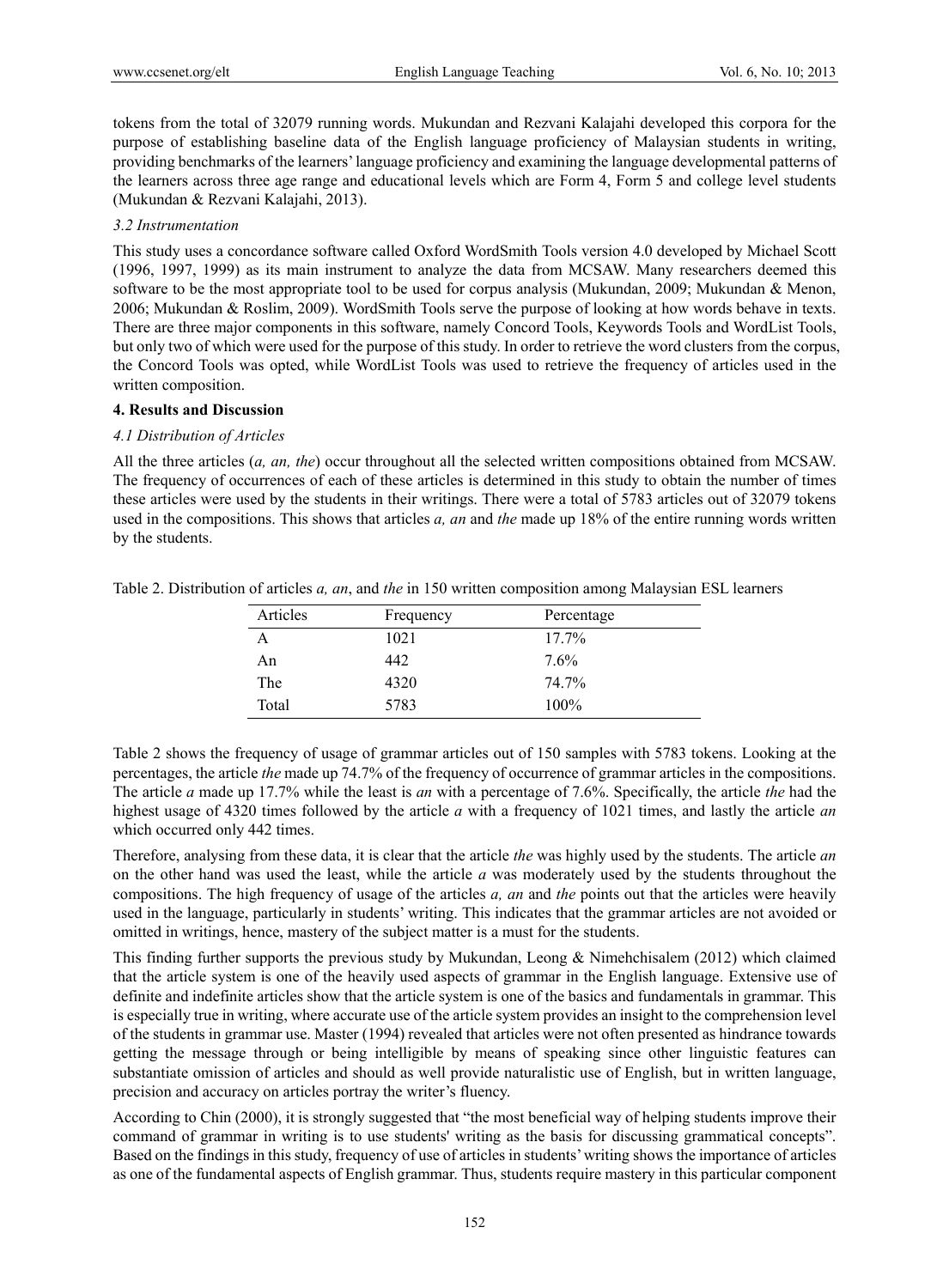of grammar in order to pursue for comprehension in many other aspects in grammar, to say the least. Chin (2000) further stressed that teachers should give more attention to grammatical concepts that are necessary for clear communication of meaning in students' writing. She added that teachers should prioritize and teach grammatical elements that most affect their students' ability to write effectively rather than being over-ambitious by striving to teach all.

Another strong view is from Weaver (1998) who proposed that guidance in understanding and applying grammar items that are most relevant to writing is all that is needed the most by the students. Frequencies (in this case, the English articles *a, an* and *the*) should be of awareness by the teachers to help determine which grammar elements to be prioritized in their teaching (Conrad, 2000). Furthermore, Philip, Mukundan & Nimehchisalem (2012) emphasized that without adequate knowledge of the grammar system, students would not be competent enough, hence, understanding of grammar of the language is necessary in order to function well in the language. Consequently, from the findings of this study, it is best recommended that teachers give more priority to the teaching of the grammar articles as they are extensively used in students' writing. This is to help them to write better and more confidently because articles are presented in every type of written compositions, and whether students are aware of it or not, they have to use articles in their writings.

#### *4.2 Colligation Patterns of Articles According to Word Classes*

Table 3 shows the frequency of occurences of colligation of *a* according to specified word classes, which indicates irregularity in its usage. A very imbalance proportion pattern can be seen in other colligations according to their word classes as well. As presented in Table 4, the colligation of *an* with associated word classes does not have a well-balanced proportion. Table 5 indicates the use of the article *the*, where S7 and S8 contain the highest numbers of occurrences.

Table 3. Frequency of occurrences of article *a* in colligation patterns according to word classes

| <b>Article Structures</b> | Frequency |
|---------------------------|-----------|
| S <sub>1</sub>            | 755       |
| S <sub>2</sub>            | 21        |
| S <sub>3</sub>            | 245       |
|                           |           |

|  |  | Table 4. Frequency of occurrences of article <i>an</i> in colligation patterns according to word classes |  |
|--|--|----------------------------------------------------------------------------------------------------------|--|
|  |  |                                                                                                          |  |

| <b>Article Structures</b> | Frequency |
|---------------------------|-----------|
| S4                        | 298       |
| S5                        | 41        |
| S6                        | 103       |

Table 5. Frequency of occurrences of article *the* in colligation patterns according to word classes

| <b>Article Structures</b> | Frequency |
|---------------------------|-----------|
| S7                        | 1068      |
| S <sub>8</sub>            | 2254      |
| S <sub>9</sub>            | 340       |
| S <sub>10</sub>           | 138       |
| S <sub>11</sub>           | 111       |
| S <sub>12</sub>           | 75        |
| S <sub>13</sub>           | 286       |
| S <sub>14</sub>           | 17        |
| S <sub>15</sub>           | 31        |

This study revealed the distribution patterns of article colligation with word classes in students' written compositions based on its frequency. It can be drawn from the findings that students' use of articles varied across different types of colligations. The number of occurrences of colligation according to particular word classes was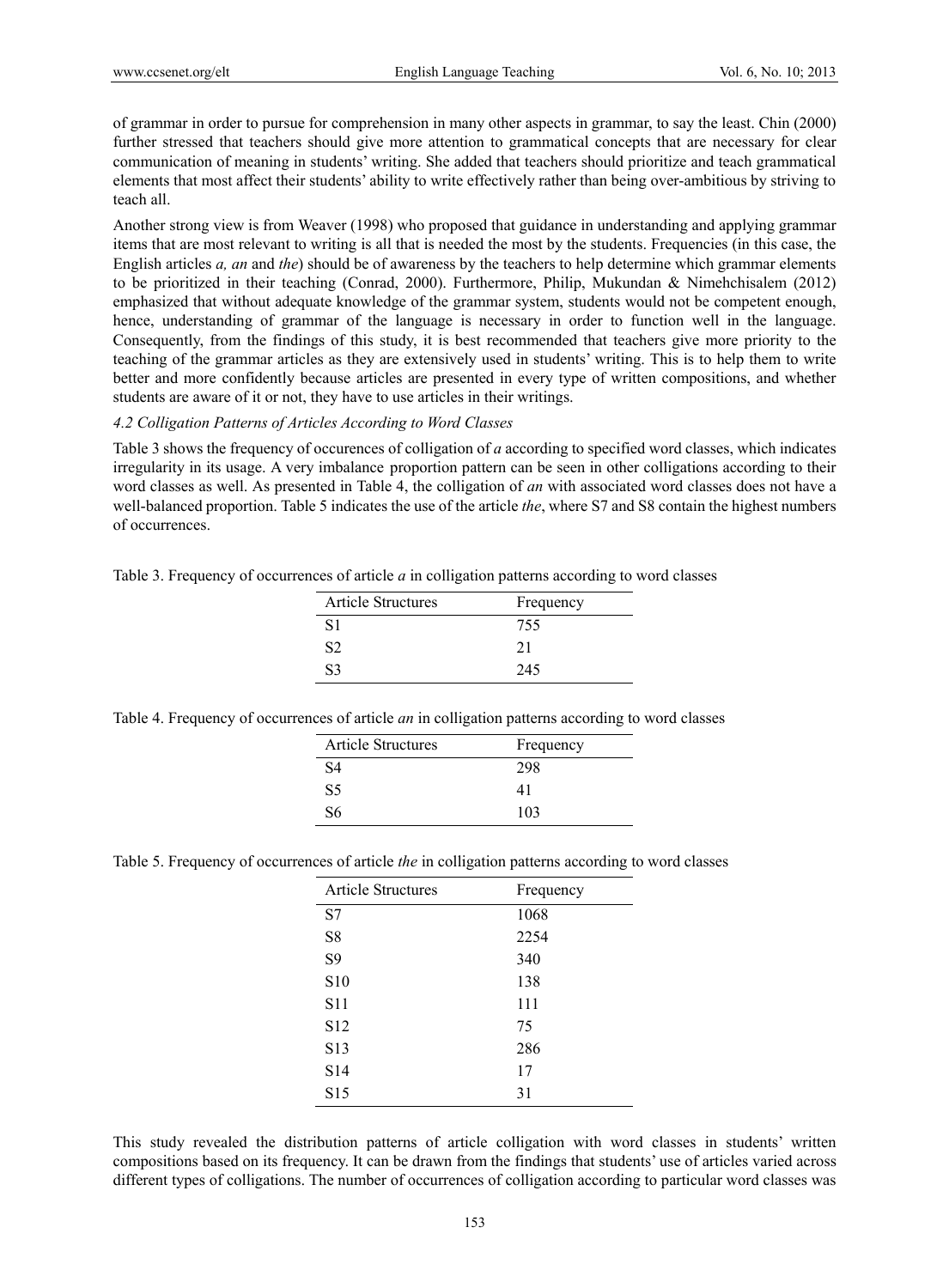inconsistent. There are some colligations patterns that have very low number of occurences, while some are heavily used. These support the fact that there are no free-choice vocabularies in English sentences but rather governed by constraintson the concurrence of words. Stubbs (2001) in a study of phraseology of English addressed that the freedom to combine words in text is much more restricted than often realised.

According to Yamasaki (2008), one linguistic paradigm is that words tend to occur in preferred sequences. This gives an indication to the justification of the irregularity of the patterns in each group of article structures. Colligation of words often failed to be addressed thoroughly in lessons. Students' exposure to words and the art of combination are often limited, hence there are lack of varieties in the choice of words and the use of appropriate articles in natural context. Römer (2004) highlighted a problem faced in the teaching of English to L2 learners which is learner input, whereby educators often fail to address the input pupils actually get in their lessons, when so much stressed is put on learner output. There is lack of exposure to variousness of colligation patterns to these students in their activities and materials in the classrooms.

One dimension worthy to note is that there are many words in English language that carry several meanings, or in other term, ambiguous. Studies particularly in the field of corpus-based revealed that different unspecific nouns such as *problem, reason, idea,* and *fault* differ in their favoured syntactic patterns and in the favoured premodifiers used in each pattern (Yamasaki, 2008). From the data collected and the findings, it can be drawn that learners are often confused, or even worst, cannot interpret the exact meaning of these words in context they are being used. Therefore, these learners are not able to properly colligate the words with the right articles. Cases of article misuse, avoidance and omission hence could be seen. One obvious case taken from the data in the corpus is the use of article *a* and *the* before the word *Facebook,* for example '*I have Facebook account', 'the Facebook is a social networking website'* and *'a Facebook can help me with'.* 

#### **5. Conclusion**

With the results of the study, English teachers are better equipped to recognize the most common structures used by students in writing, hereby enabling them to further employ the knowledge for practical application in the classroom where they can better assist students in the mastery of articles. By observing the sentence structures students use in their writing, teachers are able to have clearer perceptions on how students comprehend and apply articles in compositions.

For Malaysian teachers and researchers in particular, the findings help provide insight to the comprehension and practice of Malaysian students in the use of articles, aiding in the research of grammar as well as ESL teaching in Malaysian education. It will also help in the development and improvement of teaching materials used in the teaching and learning of English as well as to help teachers design activities that are more practical and relevant to the needs of these learners. As suggested by Lawson (2001), only a corpus can provide clear perceptions of certain linguistic features in real-life applications such as lexico-grammatical associations. This study should help teachers and researchers gain clearer comprehension on the practice of the use of articles by Malaysian students who are now, based on current educational curriculum, are moving towards the notional-functional approach in the language learning.

Teachers are advised to emphasize more on the aspects that should be prioritized, such as to expose students to language use in context. Materials and activities designed for the students should include all sorts of article colligations according to different types of word classes, not just specific ones. These can help learners to familiarize themselves to the variety of colligation patterns in English language. More practices should be given to the students in the use of words according to the correct use of articles they should colligate with. Exposure is the key for the learners to learn better, hence teachers should expose these students to different types of colligation patterns throughout the whole learning process of the English language, not just particularly in specific grammar lessons. Thornbury (2002) claimed that ability to remember and understand the meanings and functions of words in a language are better achieved if they are met at least seven times. Apart from that, ability of these students to distinguish one noun from another is also crucial and therefore extra practices to educate students on the different types of nouns, their meanings and their usage would help in enabling them to use the appropriate article before nouns. Same stress should also be put on other grammatical items in the language.

The study also brings to light the use of corpus for research on the grammatical field of articles. On top of that, the study highlights the importance of the understanding of article use in context. The use of corpus linguistics in education, in this matter, the teaching of English as a second language, is deemed to be vital as it explores most of the detailed aspects of the language produced by L2 students. The findings of the study provide recommendations to help determine areas for further research by language teachers and researchers alike regarding the use of articles and their colligation patterns. Corpus linguistics may enable teachers with new data on etymology and definitional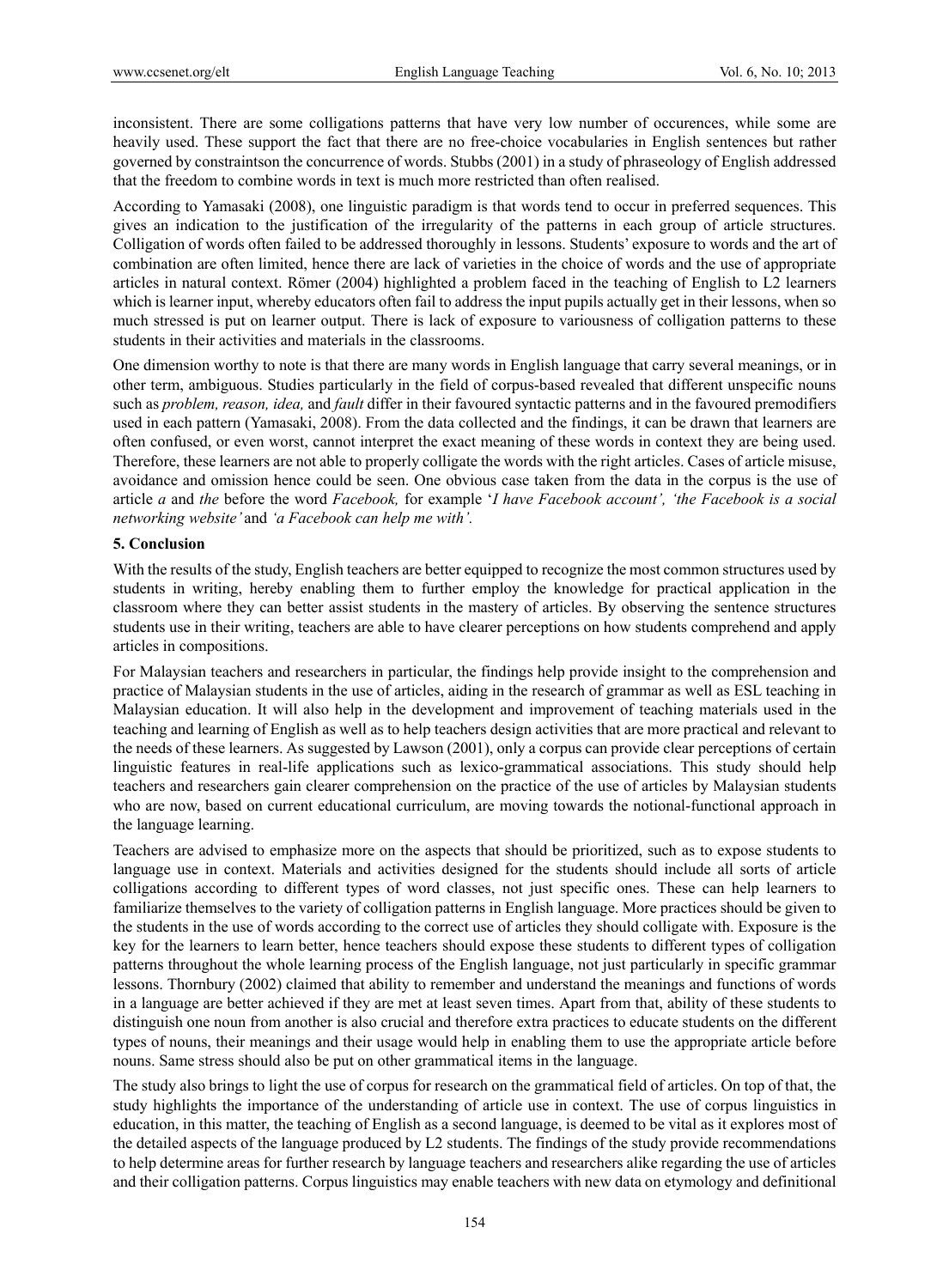aspects of words being used and produced by learners particularly in regards to linguistics and sociolinguistics respectively.

Further research is required to determine the competency of Malaysian secondary and college students in their use of articles. An error analysis may be conducted with the same corpus used in this study, in which aided with its findings will shed more light as more improvements are needed to bring students as well as language teachers to a higher level of comprehension and competence regarding articles. Investigations on the extent to which exposure is given to the students regarding the variety of the usage of articles and the colligations in materials and activities may be helpful to further analyze the distribution patterns of articles not only in writings, but other components as well.

#### **Acknowledgements**

The authors would like to dedicate an acknowledgement of gratitude to Prof. Dr. Jayakaran Mukundan for his encouragement and professional guidance, and to Seyed Ali Rezvani Kalajahi for his continuous assistance throughout the study.

# **References**

- Ahmadian, M. J. (2012). The effects of guided careful online planning on complexity, accuracy and fluency in intermediate EFL learners' oral production: The case of English articles. *Language Teaching Research, 16*(1), 129-149. http://dx.doi.org/10.1177/1362168811425433
- Alimi, M. M. (2007). English articles and modals in the writing of some Botswana students. *Language, Culture and Curriculum, 20*(3), 209-222.
- Barlow, M. (2002). Corpora, concordancing, and language teaching. *Proceedings of the 2002 KAMALL International Conference*. Daejon, Korea.
- Botley, S. P., De Alwis, C., Metom, L., & Izza, I. (2005). *CALES: a corpus-based archive of learner English in Sarawak* (Final project report). Unit for Research, Development and Commercialization: Universiti Teknologi MARA.
- Butler, Y. G. (2002). Second language learners' theories on the use of English articles: An analysis of the metalinguistic knowledge used by Japanese students in acquiring the English article system. *Studies in Second Language Acquisition, 24*(3), 451-480. http://dx.doi.org/10.1017/S0272263102003042
- Celce-Murcia, M., & Larsen-Freeman, D. (1999). *The grammar book: An ESL/EFL teacher's curse* (2nd ed.). USA: Heinle & Heinle.
- Chin, B. A. (2000). The role of grammar in improving student's writing. *Sadlier Oxford Language Arts, 6*(12).
- Conrad, S. M. (2000). Will corpus linguistics revolutionize grammar teaching in the 21<sup>st</sup> century? *TESOL Quarterly*, *34*(3), 548-560.
- Cowie, A. P. (Ed.) (1998). *Phraseology: Theory, Analysis, and Applications*. Oxford: Oxford University Press.
- Demuth, K., & McCullough, E. (2009). The prosodic (re)organization of children's early English articles. *Journal of Child Language, 36*(1), 173-200. http://dx.doi.org/10.1017/S0305000908008921
- Hoey, M. (2005). *Lexical Priming: A New Theory of Words and Language*. London: Routledge.
- Hoey, M. (1994). Signalling in discourse: a functional analysis of a common discourse pattern in written and spoken English. In M. Coulthard (Ed.), *Advances in Written Text Analysis* (pp. 26-45). London: Routledge.
- Kim, K. (2006). The interpretation and processing of English articles by native speakers of Korean. Southern Illinois University Carbondale. *ProQuest Dissertations and Theses, 282,* 1-2.
- Krieger, D. (2003). Corpus linguistics: What it is and how it can be applied to teaching. *The Internet TESL Journal, 9*(3). Retrieved March, 2003, from http://iteslj.org/Articles/Krieger-Corpus.html
- Król-Markefka, A. (2012). Pedagogical rules for the use of English articles: An evaluation and suggestions for improvement. *Studia Linguistica Universitatis Iagellonicae Cracoviensis, 129,* 97-115.
- Master, P. (1994). The effect of systematic instruction on learning the English article system. In T. Odlin (Ed.), *Perspectives on Pedagogical Grammar* (pp. 229-249). Cambridge: Cambridge University Press.
- Menon, S. (2009). Corpus-based analysis of lexical patterns in Malaysian secondary school science and English for science and technology textbooks (Unpublished doctoral thesis). Serdang: Universiti Putra Malaysia.
- Mukundan, J. (2009). *ESL textbook evaluation: A composite framework*. Köln, Germany: Lambert Academic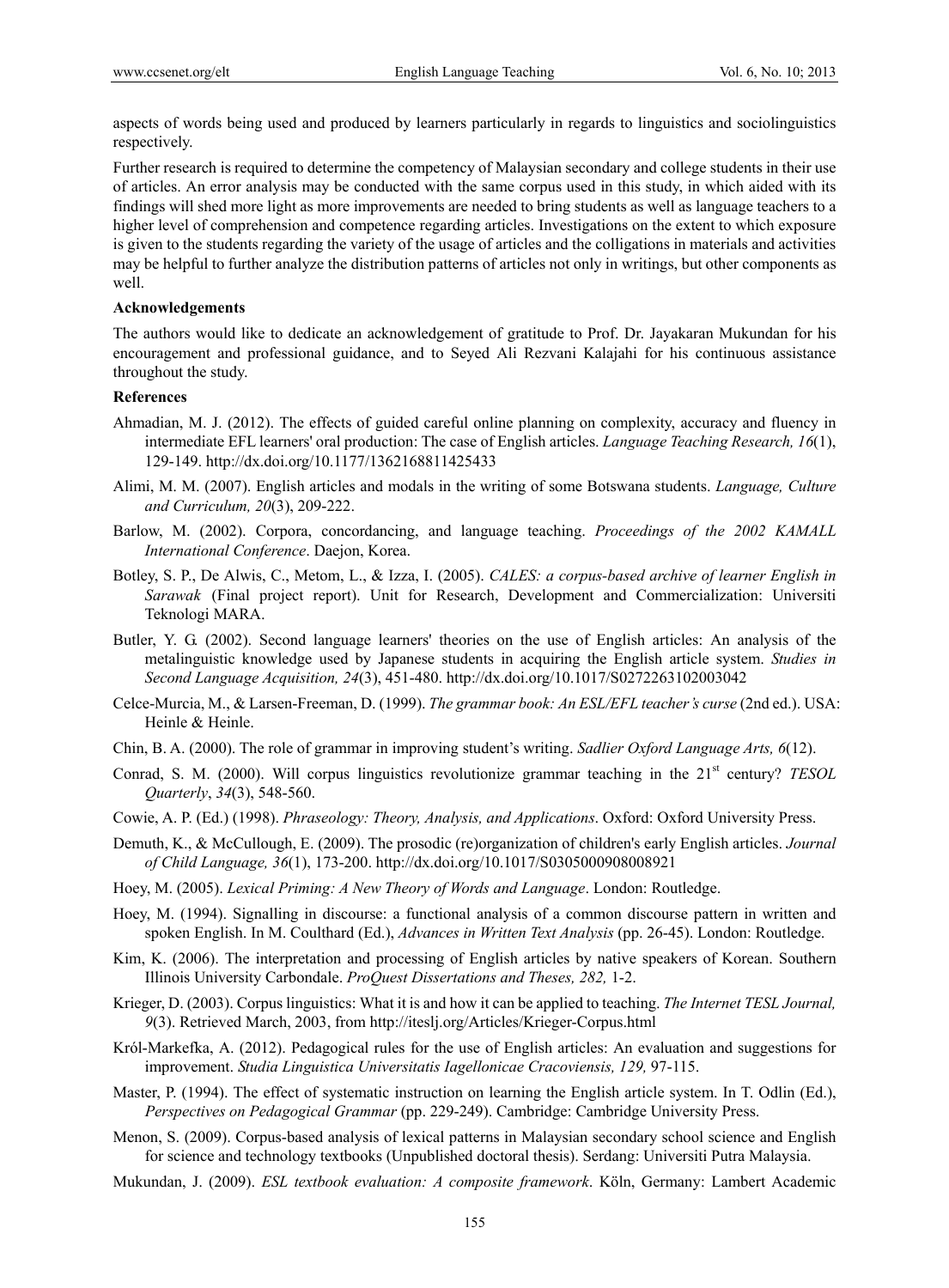Publishing.

- Mukundan, J., & Anealka, A. H. (2007). A forensic study of vocabulary load and distribution in five textbooks within an entire Malaysian secondary school English language programme (Forms 1-5). *Pertanika Journal of Social Sciences and Humanities, 15*(2), 183-198.
- Mukundan, J., Leong, A., & Nimehchisalem, V. (2012). Distribution of articles in Malaysian secondary school English language textbooks. *English Language and Literature Studies*, *2*(2), 62-70.
- Mukundan, J., & Menon, S. (2006). The language of Form One Mathematics, Science and English Language textbooks. A comparative corpus-based study. (Unpublished project work (PRPi)). Serdang: Universiti Putra Malaysia.
- Mukundan, J., & Rezvani Kalajahi, S. A. (2013). *Malaysian Corpus of Students' Argumentative Writing (MCSAW)*. Australia: Australian International Academic Center.
- Mukundan, J., & Roslim, N. (2009). Textbook representation of prepositions. *English Language Teaching*, *2*(4), 123-130.
- Lawson, A. (2001). Rethinking French grammar for pedagogy: The contribution of French corpora. In Simpson, R. C., & Swales, J. M. (Eds*.*), *Corpus linguistics in North America.* Selections from the 1999 Symposium. Ann Arbor, MI: The University of Michigan Press.
- Park, S. B. (2006). The acquisition of written English articles by korean learners. Southern Illinois University Carbondale. *ProQuest Dissertations and Theses, 165,* 104.
- Philip, A., Mukundan, J., & Nimehchisalem, V. (2012). Conjunctions in Malaysian secondary school English language textbooks. *International Journal of Applied Linguistics and English Literature, 1*(1), 1-11.
- Römer, U. (2004). Comparing real and ideal language learner input: The use of an EFL textbook corpus in corpus linguistics and language teaching. In Aston, Guy, Silvia Bernardini, & Dominic Stewart (Eds.), *Corpora and Language Learners* (pp. 151-168)*.* Amsterdam: John Benjamins.
- Scott, M. (1996, 1997, 1999). *Versions (1.0, 2.0, 3.0, 4.0) Word Smith Tools*. Oxford: Oxford University Press.
- Sinclair, J. (1993). Written discourse structure. In J. Sinclair, et al. (Eds.), *Techniques of Description: Spoken and Written Discourse* (pp. 6-31). London: Routledge.
- Sinclair, J. (1992). Trust the text. In M. Davies, & L. Ravelli (Eds.), *Advances in Systemic Linguistics: Recent Theory and Practice* (pp. 5-19). London: Pinter Publishers.
- Sinclair, J. (1991). *Corpus, Concordance, Collocation*. Oxford: Oxford University Press.
- Snape, N., & Kupisch, T. (2010). Ultimate attainment of second language articles: A case study of an endstate second language Turkish-English speaker. *Second Language Research, 26*(4), 527-548. http://dx.doi.org/10.1177/0267658310377102
- Stubbs, M. (2001). *Words and Phrases: Corpus Studies of Lexical Semantics.* Massachusetts: Blackwell.
- Suhaila, Mokhtar. (2002). Problems faced by Malaysian students with respect to article system in their essay-writing and its implications. (Unpublished master's thesis). Serdang: Universiti Putra Malaysia.
- Thornbury, S. (2002). *How to teach vocabulary*. Malaysia: Pearson Education.
- Tognini-Bonelli, E. (2001). *Corpus Linguistics at Work*. Amsterdam: John Benjamins.
- Trenkic, D. (2008). The representation of English articles in second language grammars: Determiners or adjectives? *Bilingualism, 11*(1), 1-18. http://dx.doi.org/10.1017/S1366728907003185
- Weaver, C. (1998). *Lessons to Share on Teaching Grammar in Context*. Portsmouth, NH: Heinemann.
- Winter, E. O. (1982). *Towards a Contextual Grammar of English: The Clause and Its Place in the Definition of Sentence.* London: George Allen & Unwin.
- Winter, E. O. (1977). A clause-relational approach to English texts: A study of some predictive lexical items in written discourse. *Instructional Science, 6*(1), 1-92.
- Yamada, J., & Matsuura, N. (1982). The use of English articles among Japanese students. *RELC Journal, 13*(1), 50-63. http://dx.doi.org/10.1177/003368828201300104
- Yamasaki, N. (2008). Collocations and colligations associated with discourse functions of unspecific anaphoric nouns. *International Journal of Corpus Linguistics, 13*(1), 75-98. http://dx.doi.org/10.1075/ijcl.13.1.05yam